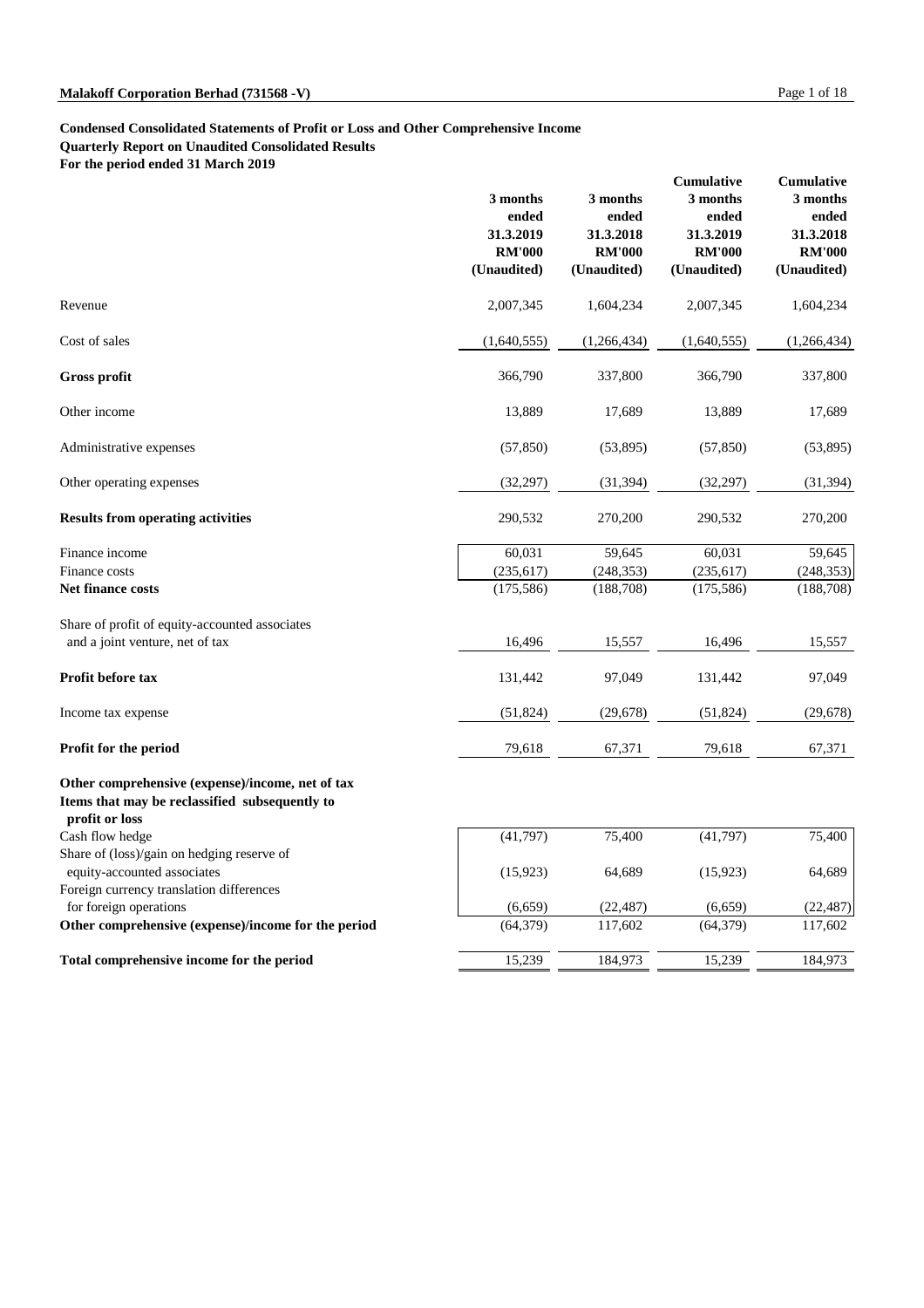# **Condensed Consolidated Statements of Profit or Loss and Other Comprehensive Income Quarterly Report on Unaudited Consolidated Results**

**For the period ended 31 March 2019**

|                                             | 3 months<br>ended<br>31.3.2019<br><b>RM'000</b><br>(Unaudited) | 3 months<br>ended<br>31.3.2018<br><b>RM'000</b><br>(Unaudited) | <b>Cumulative</b><br>3 months<br>ended<br>31.3.2019<br><b>RM'000</b><br>(Unaudited) | <b>Cumulative</b><br>3 months<br>ended<br>31.3.2018<br><b>RM'000</b><br>(Unaudited) |
|---------------------------------------------|----------------------------------------------------------------|----------------------------------------------------------------|-------------------------------------------------------------------------------------|-------------------------------------------------------------------------------------|
| <b>Profit attributable to:</b>              |                                                                |                                                                |                                                                                     |                                                                                     |
| Owners of the Company                       | 67,004                                                         | 52,905                                                         | 67,004                                                                              | 52,905                                                                              |
| Non-controlling interests                   | 12,614                                                         | 14,466                                                         | 12,614                                                                              | 14,466                                                                              |
| <b>Profit for the period</b>                | 79,618                                                         | 67,371                                                         | 79,618                                                                              | 67,371                                                                              |
| Total comprehensive income attributable to: |                                                                |                                                                |                                                                                     |                                                                                     |
| Owners of the Company                       | 2,625                                                          | 170,507                                                        | 2,625                                                                               | 170,507                                                                             |
| Non-controlling interests                   | 12,614                                                         | 14,466                                                         | 12,614                                                                              | 14,466                                                                              |
| Total comprehensive income for the period   | 15,239                                                         | 184,973                                                        | 15,239                                                                              | 184,973                                                                             |
| Earnings per ordinary share (sen)           |                                                                |                                                                |                                                                                     |                                                                                     |
| Basic/diluted                               | 1.37                                                           | 1.06                                                           | 1.37                                                                                | 1.06                                                                                |

The Condensed Consolidated Statements of Profit or Loss and Other Comprehensive Income should be read in conjunction with the Audited Financial Statements for the financial year ended 31 December 2018 and the accompanying explanatory notes attached to the interim financial statements.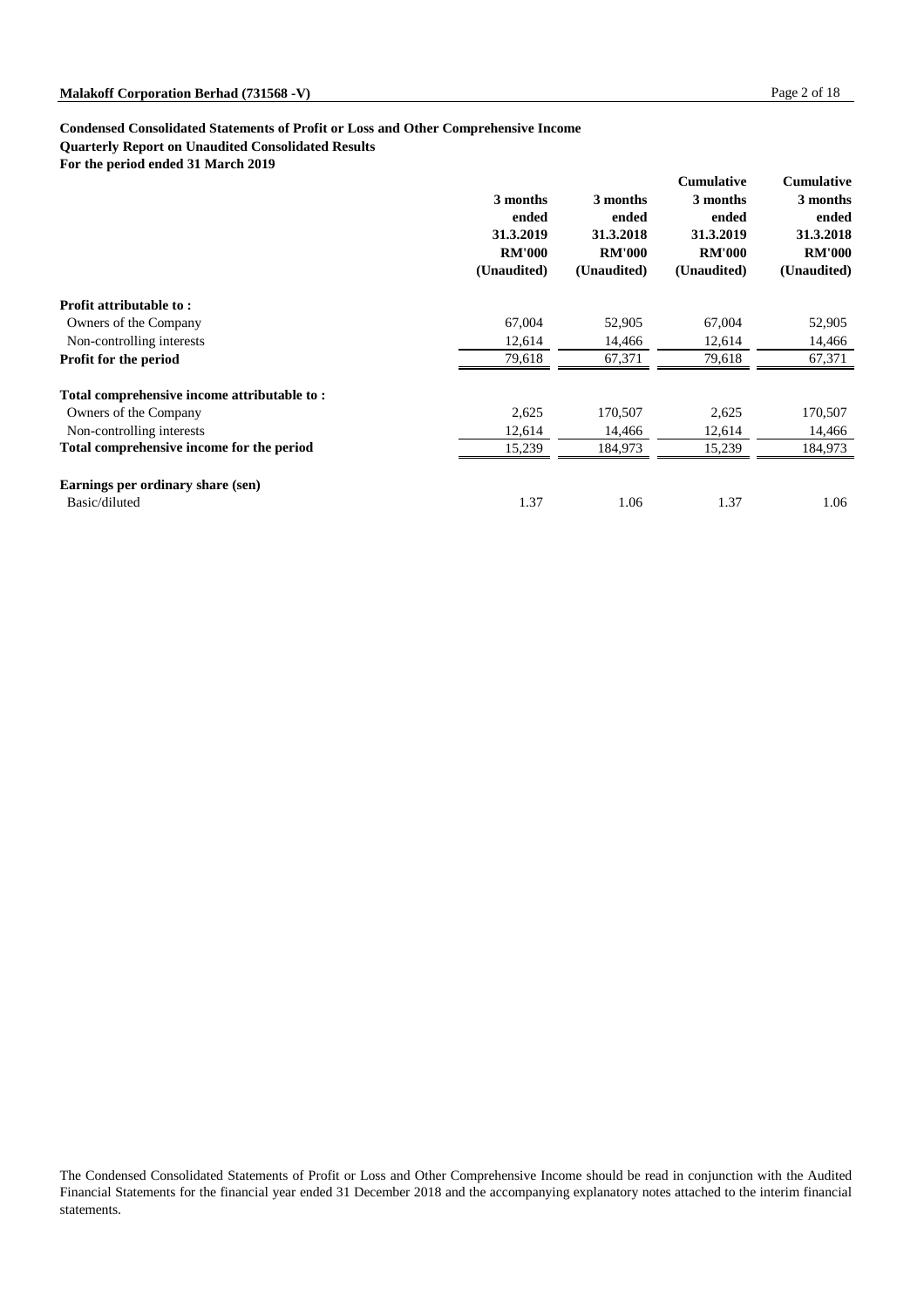# **Condensed Consolidated Statements of Financial Position**

**As at 31 March 2019**

|                                                     | As at<br>31.3.2019<br><b>RM'000</b><br>(Unaudited) | As at<br>31.12.2018<br><b>RM'000</b><br>(Audited) |
|-----------------------------------------------------|----------------------------------------------------|---------------------------------------------------|
| <b>Non-current assets</b>                           |                                                    |                                                   |
| Property, plant and equipment                       | 13,332,042                                         | 13,443,183                                        |
| Intangible assets                                   | 3,006,173                                          | 3,074,174                                         |
| Prepaid lease payments                              |                                                    | 59,094                                            |
| Investments in associates                           | 1,514,776                                          | 1,529,720                                         |
| Investment in a joint venture                       |                                                    |                                                   |
| Other investments                                   | 18,538                                             | 16,248                                            |
| Finance lease receivable                            | 1,995,403                                          | 2,018,982                                         |
| Derivative financial assets                         | 370,666                                            | 412,576                                           |
| Trade and other receivables                         | 68,581                                             | 71,144                                            |
| Deferred tax assets                                 | 152,184                                            | 143,363                                           |
| <b>Total non-current assets</b>                     | 20,458,363                                         | 20,768,484                                        |
| <b>Current assets</b>                               |                                                    |                                                   |
| Trade and other receivables                         | 2,176,428                                          | 2,213,285                                         |
| Inventories                                         | 624,865                                            | 760,804                                           |
| Current tax assets                                  | 135,746                                            | 127,768                                           |
| Finance lease receivable                            | 15,909                                             | 14,103                                            |
| Other investments                                   | 4,119,236                                          | 3,582,478                                         |
| Cash and cash equivalents                           | 1,155,431                                          | 1,515,147                                         |
| <b>Total current assets</b>                         | 8,227,615                                          | 8,213,585                                         |
| <b>Total assets</b>                                 | 28,685,978                                         | 28,982,069                                        |
| <b>Equity</b>                                       |                                                    |                                                   |
| Share capital                                       | 5,693,055                                          | 5,693,055                                         |
| <b>Treasury shares</b>                              | (97,901)                                           | (97,606)                                          |
| Reserves                                            | 67,365                                             | 131,744                                           |
| <b>Accumulated lossess</b>                          | (38, 634)                                          | (82, 425)                                         |
| <b>Equity attributable to owners of the Company</b> | 5,623,885                                          | 5,644,768                                         |
| Perpetual sukuk                                     | 800,000                                            | 800,000                                           |
| Non-controlling interests                           | 232,300                                            | 219,686                                           |
| <b>Total equity</b>                                 | 6,656,185                                          | 6,664,454                                         |
| <b>Non-current liabilities</b>                      |                                                    |                                                   |
| Loans and borrowings                                | 13,163,827                                         | 13,315,158                                        |
| Lease liabilities                                   | 12,702                                             |                                                   |
| <b>Employee benefits</b>                            | 128,153                                            | 128,264                                           |
| Provision for decommissioning cost                  | 101,701                                            | 96,214                                            |
| Deferred income                                     | 3,930,283                                          | 3,858,668                                         |
| Derivative financial liabilities                    | 216,082                                            | 179,539                                           |
| Deferred tax liabilities                            | 1,282,132                                          | 1,350,705                                         |
| <b>Total non-current liabilities</b>                | 18,834,880                                         | 18,928,548                                        |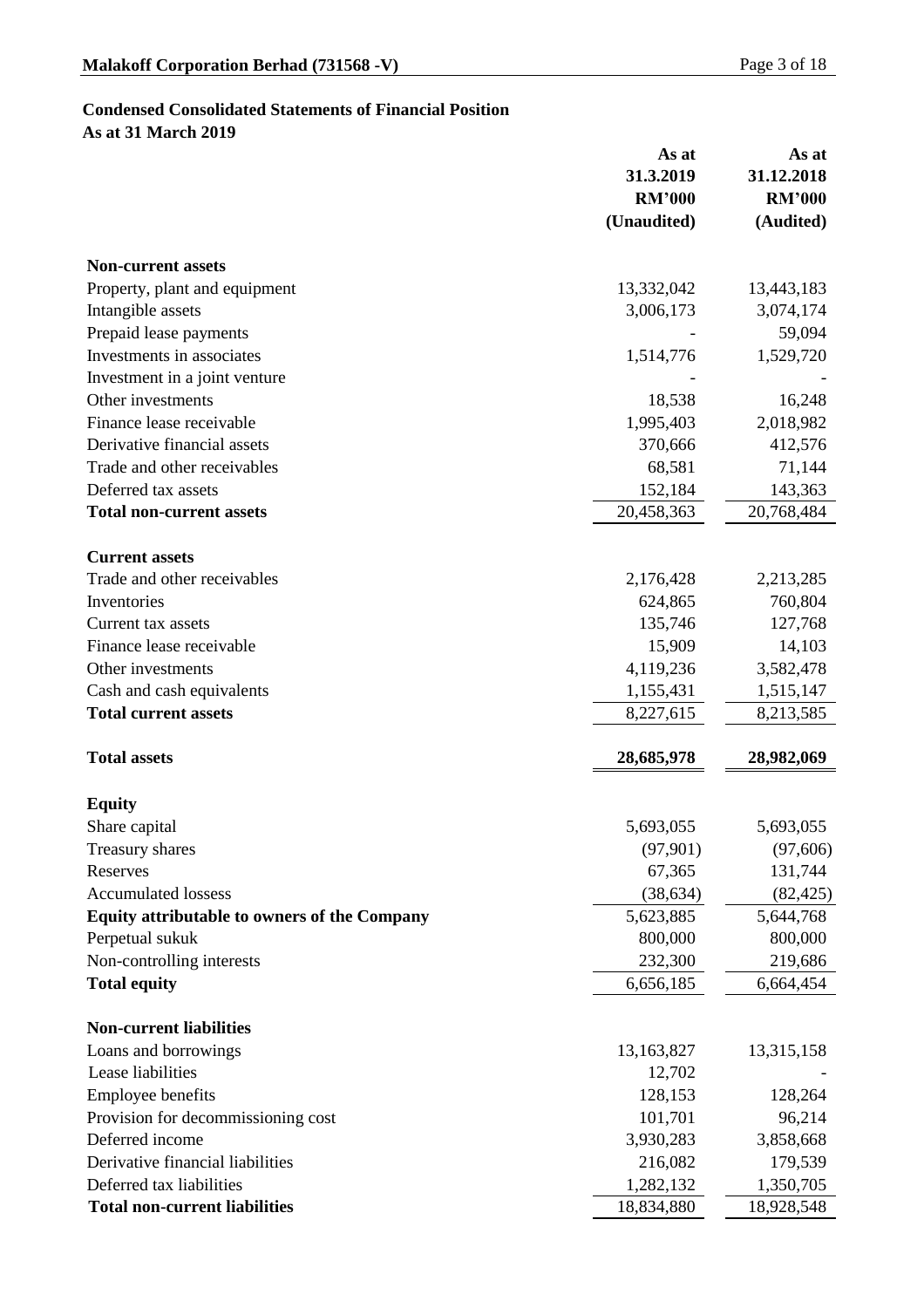# **Condensed Consolidated Statements of Financial Position**

**As at 31 March 2019**

|                                            | As at<br>31.3.2019<br><b>RM'000</b><br>(Unaudited) | As at<br>31.12.2018<br><b>RM'000</b><br>(Audited) |
|--------------------------------------------|----------------------------------------------------|---------------------------------------------------|
| <b>Current liabilities</b>                 |                                                    |                                                   |
| Trade and other payables                   | 1,117,552                                          | 1,343,938                                         |
| <b>Current tax liabilities</b>             | 86,534                                             | 75,170                                            |
| Loans and borrowings                       | 1,902,349                                          | 1,885,274                                         |
| Derivative financial liabilities           | 30,064                                             | 26,271                                            |
| Deferred income                            | 58,414                                             | 58,414                                            |
| <b>Total current liabilities</b>           | 3,194,913                                          | 3,389,067                                         |
| <b>Total liabilities</b>                   | 22,029,793                                         | 22,317,615                                        |
| <b>Total equity and liabilities</b>        | 28,685,978                                         | 28,982,069                                        |
| Net assets per share attributable to       |                                                    |                                                   |
| ordinary equity holders of the parent (RM) | 1.15                                               | 1.15                                              |

The Condensed Consolidated Statements of Financial Position should be read in conjunction with the Audited Financial Statements for the financial year ended 31 December 2018 and the accompanying explanatory notes attached to the interim financial statements.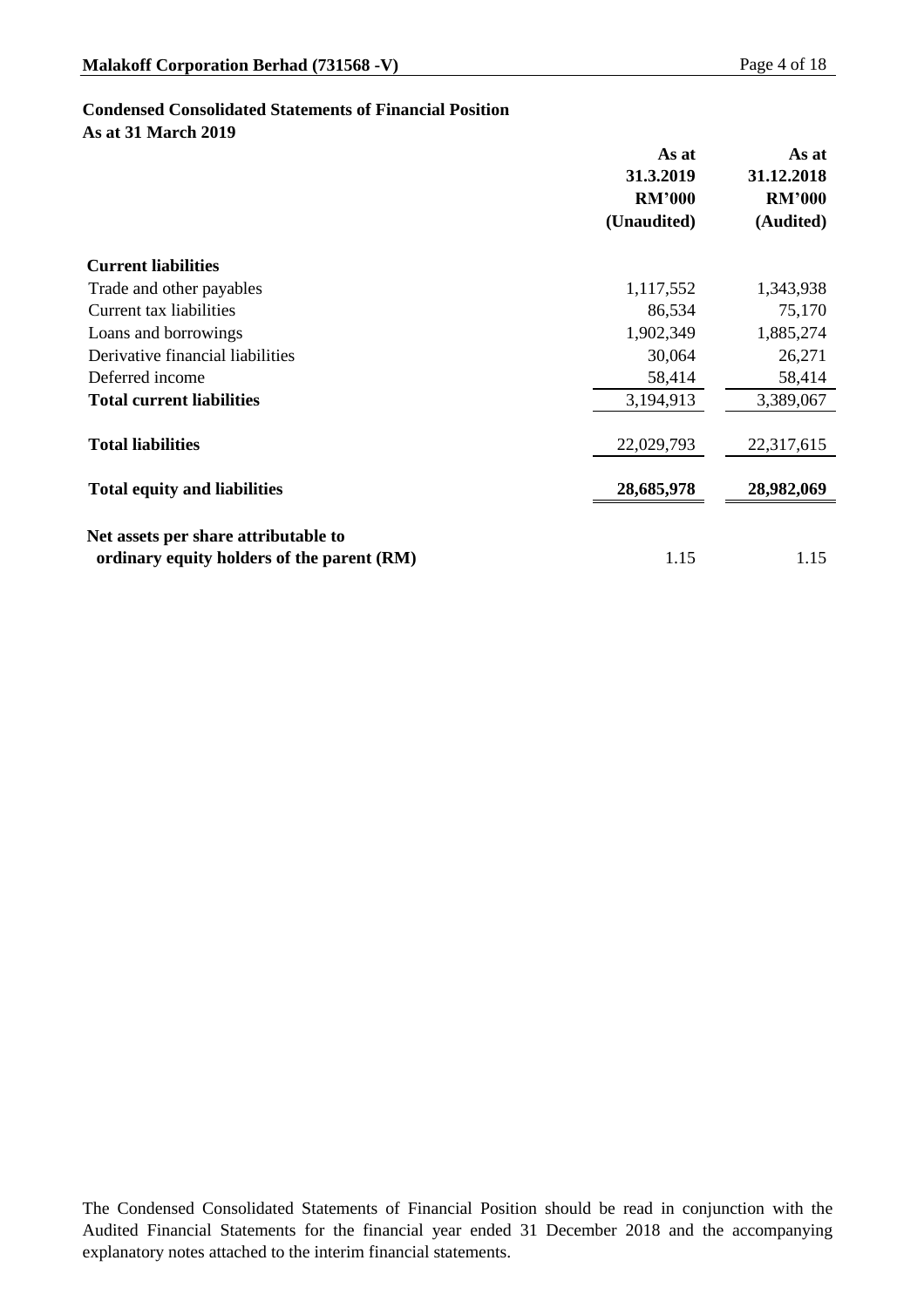# **Malakoff Corporation Berhad (731568 -V)** Page 5 of 18

**Condensed Consolidated Statement of Changes in Equity For the period ended 31 March 2019**

|                                                                                       |                                          |                                                   |                                     |                                 | <b>Distributable</b>                                 |                               |                                                   |                                                      |                                                |
|---------------------------------------------------------------------------------------|------------------------------------------|---------------------------------------------------|-------------------------------------|---------------------------------|------------------------------------------------------|-------------------------------|---------------------------------------------------|------------------------------------------------------|------------------------------------------------|
|                                                                                       |                                          |                                                   | <b>Reserves</b>                     |                                 |                                                      |                               |                                                   |                                                      |                                                |
|                                                                                       | <b>Share</b><br>Capital<br><b>RM'000</b> | <b>Treasury</b><br><b>Shares</b><br><b>RM'000</b> | <b>Translation</b><br><b>RM'000</b> | <b>Hedging</b><br><b>RM'000</b> | <b>Accumulated</b><br><b>Losses</b><br><b>RM'000</b> | <b>Total</b><br><b>RM'000</b> | <b>Perpetual</b><br><b>Sukuk</b><br><b>RM'000</b> | Non-controlling<br><b>Interests</b><br><b>RM'000</b> | <b>Total</b><br><b>Equity</b><br><b>RM'000</b> |
| At 1 January 2019<br>Adjustment on initial application of MFRS 16                     | 5,693,055                                | (97,606)                                          | 3,650                               | 128,094                         | (82, 425)<br>(195)                                   | 5,644,768<br>(195)            | 800,000                                           | 219,686                                              | 6,664,454<br>(195)                             |
| At 1 January 2019, restated                                                           | 5,693,055                                | (97,606)                                          | 3,650                               | 128,094                         | (82,620)                                             | 5,644,573                     | 800,000                                           | 219,686                                              | 6,664,259                                      |
| Foreign currency translation<br>differences for foreign operations<br>Cash flow hedge |                                          |                                                   | (6,659)                             | (41,797)                        | $\sim$                                               | (6,659)<br>(41,797)           |                                                   |                                                      | (6,659)<br>(41,797)                            |
| Share of loss on hedging reserve of<br>equity-accounted associates                    | $\blacksquare$                           | $\overline{\phantom{0}}$                          | $\sim$                              | (15, 923)                       | $\sim$                                               | (15, 923)                     |                                                   | $\sim$                                               | (15, 923)                                      |
| Other comprehensive expense<br>for the period<br>Profit for the period                |                                          | $\overline{\phantom{a}}$                          | (6,659)                             | (57, 720)                       | 67,004                                               | (64, 379)<br>67,004           |                                                   | 12,614                                               | (64, 379)<br>79,618                            |
| Comprehensive (expense)/income for the period                                         |                                          | $\overline{\phantom{0}}$                          | (6,659)                             | (57, 720)                       | 67,004                                               | 2,625                         |                                                   | 12,614                                               | 15,239                                         |
| Profit distribution of perpetual sukuk                                                |                                          |                                                   |                                     |                                 | (23,018)                                             | (23,018)                      |                                                   | $\sim$                                               | (23,018)                                       |
| Purchase of treasury shares                                                           |                                          | (295)                                             |                                     |                                 | $\overline{\phantom{a}}$                             | (295)                         |                                                   |                                                      | (295)                                          |
| <b>At 31 March 2019</b>                                                               | 5,693,055                                | (97,901)                                          | (3,009)                             | 70,374                          | (38, 634)                                            | 5,623,885                     | 800,000                                           | 232,300                                              | 6,656,185                                      |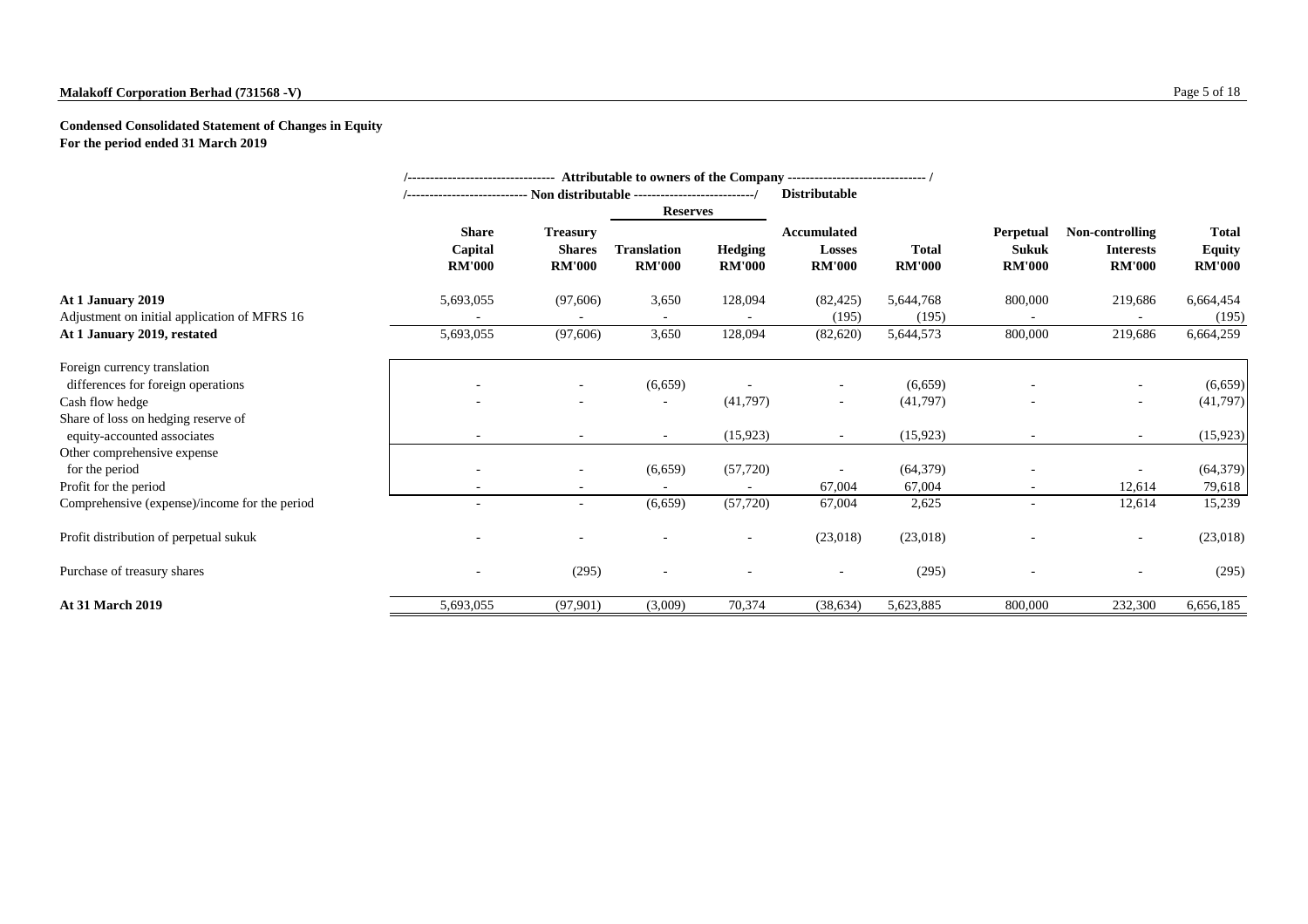# **Malakoff Corporation Berhad (731568 -V)** Page 6 of 18

**Condensed Consolidated Statement of Changes in Equity For the period ended 31 March 2019**

|                                               |                                          |                                                   |                                     |                                 | /------------------------------ Attributable to owners of the Company ----------------------------- /<br><b>Distributable</b> |                               |                                                   |                                                      |                                                |
|-----------------------------------------------|------------------------------------------|---------------------------------------------------|-------------------------------------|---------------------------------|-------------------------------------------------------------------------------------------------------------------------------|-------------------------------|---------------------------------------------------|------------------------------------------------------|------------------------------------------------|
|                                               |                                          |                                                   | <b>Reserves</b>                     |                                 |                                                                                                                               |                               |                                                   |                                                      |                                                |
|                                               | <b>Share</b><br>Capital<br><b>RM'000</b> | <b>Treasury</b><br><b>Shares</b><br><b>RM'000</b> | <b>Translation</b><br><b>RM'000</b> | <b>Hedging</b><br><b>RM'000</b> | <b>Accumulated</b><br><b>Losses</b><br><b>RM'000</b>                                                                          | <b>Total</b><br><b>RM'000</b> | <b>Perpetual</b><br><b>Sukuk</b><br><b>RM'000</b> | Non-controlling<br><b>Interests</b><br><b>RM'000</b> | <b>Total</b><br><b>Equity</b><br><b>RM'000</b> |
| At 1 January 2018                             | 5,693,055                                | (1,641)                                           | 5,145                               | 175,398                         | (20, 464)                                                                                                                     | 5,851,493                     | 800,000                                           | 225,570                                              | 6,877,063                                      |
| Foreign currency translation                  |                                          |                                                   |                                     |                                 |                                                                                                                               |                               |                                                   |                                                      |                                                |
| differences for foreign operations            |                                          |                                                   | (22, 487)                           |                                 | $\overline{\phantom{a}}$                                                                                                      | (22, 487)                     |                                                   | $\sim$                                               | (22, 487)                                      |
| Cash flow hedge                               |                                          |                                                   |                                     | 75,400                          | $\sim$                                                                                                                        | 75,400                        | $\overline{\phantom{a}}$                          | $\overline{\phantom{a}}$                             | 75,400                                         |
| Share of gain on hedging reserve of           |                                          |                                                   |                                     |                                 |                                                                                                                               |                               |                                                   |                                                      |                                                |
| equity-accounted associates                   | $\sim$                                   | $\overline{\phantom{a}}$                          | $\sim$                              | 64,689                          | $\sim$                                                                                                                        | 64,689                        | $\overline{\phantom{a}}$                          | $\overline{\phantom{a}}$                             | 64,689                                         |
| Other comprehensive (expense)/income          |                                          |                                                   |                                     |                                 |                                                                                                                               |                               |                                                   |                                                      |                                                |
| for the period                                |                                          |                                                   | (22, 487)                           | 140,089                         |                                                                                                                               | 117,602                       |                                                   | $\overline{\phantom{a}}$                             | 117,602                                        |
| Profit for the period                         |                                          |                                                   |                                     |                                 | 52,905                                                                                                                        | 52,905                        |                                                   | 14,466                                               | 67,371                                         |
| Comprehensive (expense)/income for the period |                                          |                                                   | (22, 487)                           | 140,089                         | 52,905                                                                                                                        | 170,507                       |                                                   | 14,466                                               | 184,973                                        |
| Profit distribution of perpetual sukuk        |                                          |                                                   |                                     |                                 | (23, 406)                                                                                                                     | (23, 406)                     |                                                   | $\overline{\phantom{a}}$                             | (23, 406)                                      |
| Purchase of treasury shares                   | $\overline{\phantom{a}}$                 | (48,207)                                          |                                     |                                 |                                                                                                                               | (48,207)                      |                                                   | $\overline{\phantom{a}}$                             | (48,207)                                       |
| <b>At 31 March 2018</b>                       | 5,693,055                                | (49, 848)                                         | (17, 342)                           | 315,487                         | 9,035                                                                                                                         | 5,950,387                     | 800,000                                           | 240,036                                              | 6,990,423                                      |

The Condensed Consolidated Statements of Changes in Equity should be read in conjunction with the Audited Financial Statements for the financial year ended 31 December 2018 and the accompanying explanatory notes attached to the interim financial statements.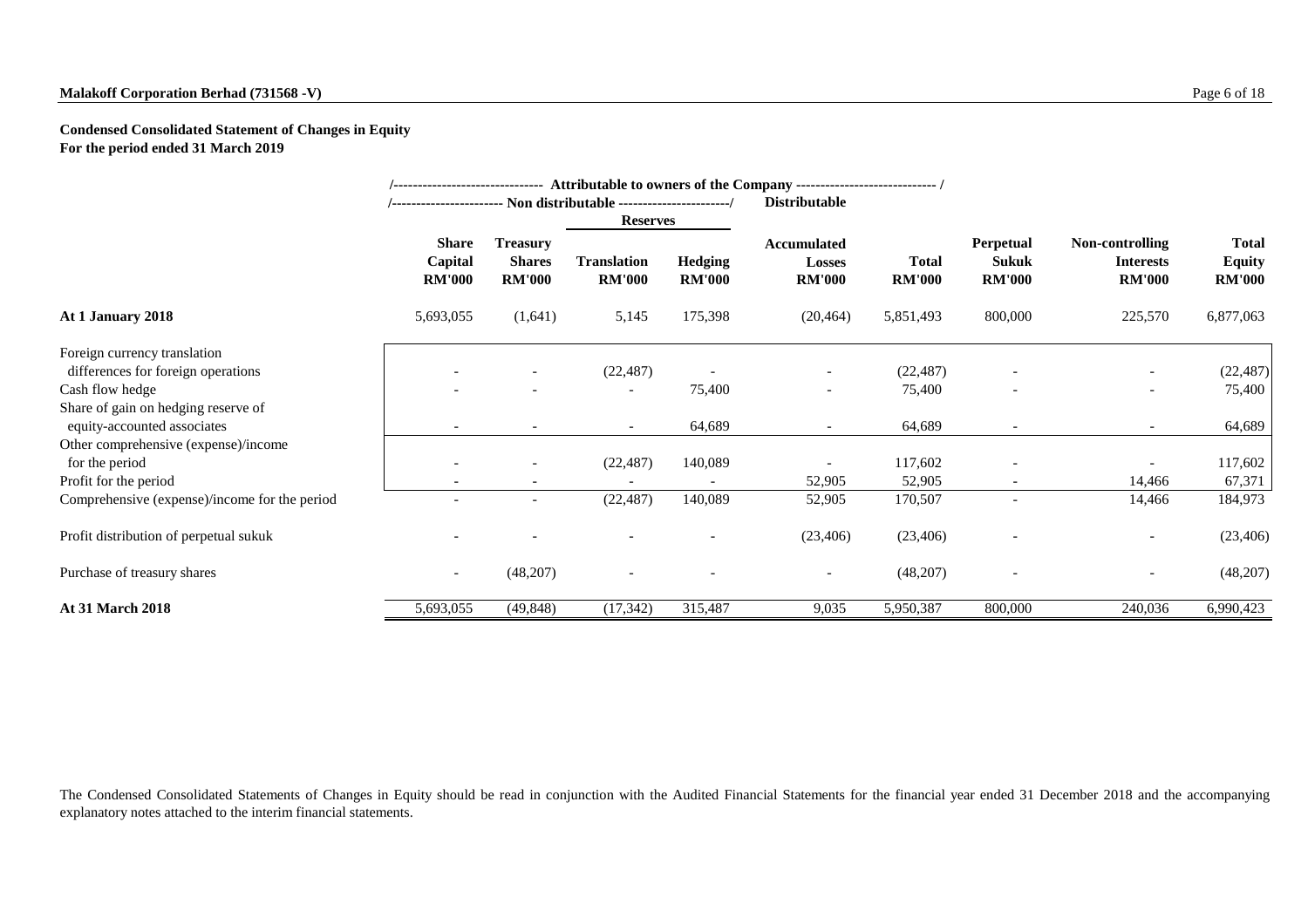# **Condensed Consolidated Statements of Cash Flows For the period ended 31 March 2019**

|                                                                         | 3 months<br>ended          | 3 months<br>ended          |  |
|-------------------------------------------------------------------------|----------------------------|----------------------------|--|
|                                                                         | 31.3.2019<br><b>RM'000</b> | 31.3.2018<br><b>RM'000</b> |  |
|                                                                         | (Unaudited)                | (Unaudited)                |  |
| <b>Cash flows from operating activities</b>                             |                            |                            |  |
| <b>Profit before tax</b>                                                | 131,442                    | 97,049                     |  |
| <b>Adjustments for:</b>                                                 |                            |                            |  |
| Non cash-items                                                          | 287,628                    | 283,524                    |  |
| Finance costs                                                           | 235,617                    | 248,353                    |  |
| Finance income                                                          | (60,031)                   | (59, 645)                  |  |
| Share of profit of equity-accounted associates                          |                            |                            |  |
| and a joint venture, net of tax                                         | (16, 496)                  | (15, 557)                  |  |
| Operating profit before changes in working capital                      | 578,160                    | 553,724                    |  |
| Changes in working capital:                                             |                            |                            |  |
| Net change in current assets                                            | 251,458                    | 400,898                    |  |
| Net change in current liabilities                                       | (257, 615)                 | (501, 292)                 |  |
| Net change in non-current liabilities                                   | 73,548                     | 80,029                     |  |
| <b>Cash generated from operations</b>                                   | 645,551                    | 533,359                    |  |
| Income taxes paid                                                       | (106, 754)                 | (88, 854)                  |  |
| Net cash from operating activities                                      | 538,797                    | 444,505                    |  |
| <b>Cash flows from investing activities</b>                             |                            |                            |  |
| Change in other investments                                             | (536,758)                  | (1,046,247)                |  |
| Dividends received from associates                                      |                            | 1,359                      |  |
| Interest received                                                       | 45,052                     | 49,740                     |  |
| Other investment in Redeemable Cumulative Convertible Preference Shares | (2,290)                    |                            |  |
| Purchase of property, plant and equipment                               | (26,902)                   | (74, 346)                  |  |
| Redemption of unsecured loan stocks                                     |                            | (55,500)                   |  |
| Proceeds from redemption on unsecured loan stocks                       |                            | 23,961                     |  |
| Net cash used in investing activities                                   | (520, 898)                 | (1,101,033)                |  |
| <b>Cash flows from financing activities</b>                             |                            |                            |  |
| Distribution to perpetual sukuk holder                                  | (23,018)                   | (23,406)                   |  |
| Interest paid                                                           | (252,066)                  | (254, 189)                 |  |
| Purchase of treasury shares                                             | (295)                      | (48,207)                   |  |
| Redemption of preference shares                                         | 8,455                      |                            |  |
| Repayment of borrowings                                                 | (109, 152)                 | (80, 744)                  |  |
| Payment of lease liabilities                                            | (1,539)                    |                            |  |
| Net cash used in financing activities                                   | (377, 615)                 | (406, 546)                 |  |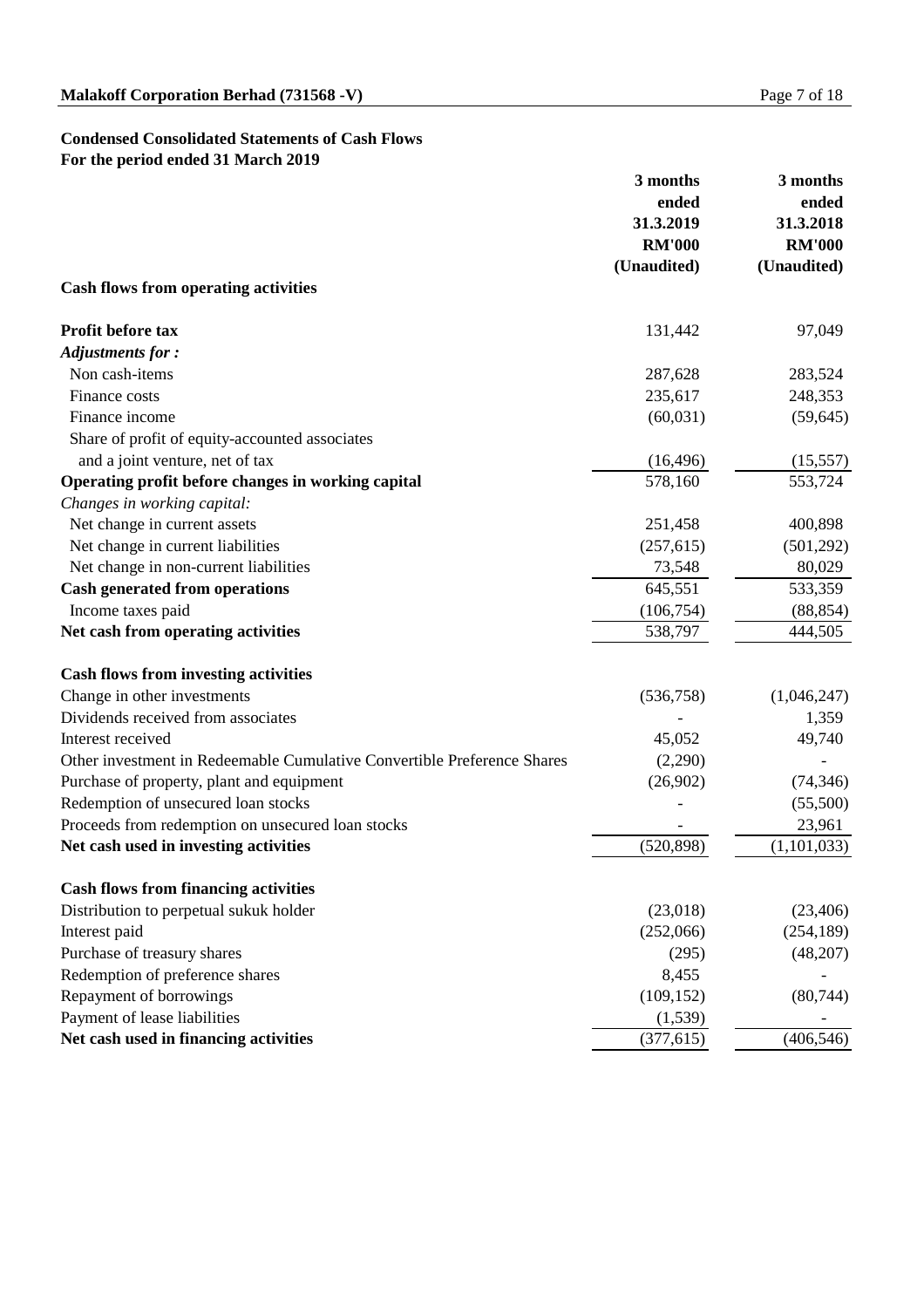# **Condensed Consolidated Statements of Cash Flows For the period ended 31 March 2019**

|                                                              | 3 months<br>ended<br>31.3.2019<br><b>RM'000</b> | 3 months<br>ended<br>31.3.2018<br><b>RM'000</b> |
|--------------------------------------------------------------|-------------------------------------------------|-------------------------------------------------|
|                                                              | (Unaudited)                                     | (Unaudited)                                     |
| Net decrease in cash and cash equivalents                    | (359,716)                                       | (1,063,074)                                     |
| Cash and cash equivalents at beginning of the period/year    | 1,515,147                                       | 2,355,529                                       |
| Cash and cash equivalents at end of the period/year          | 1,155,431                                       | 1,292,455                                       |
| <b>Cash and cash equivalents comprise :</b>                  |                                                 |                                                 |
| Cash and bank balances                                       | 247,402                                         | 309,530                                         |
| Deposits with licensed banks and other licensed corporations | 908,029                                         | 982,925                                         |
|                                                              | 1,155,431                                       | 1,292,455                                       |

The Condensed Consolidated Statements of Cash Flows should be read in conjunction with the Audited Financial Statements for the financial year ended 31 December 2018 and the accompanying explanatory notes attached to the interim financial statements.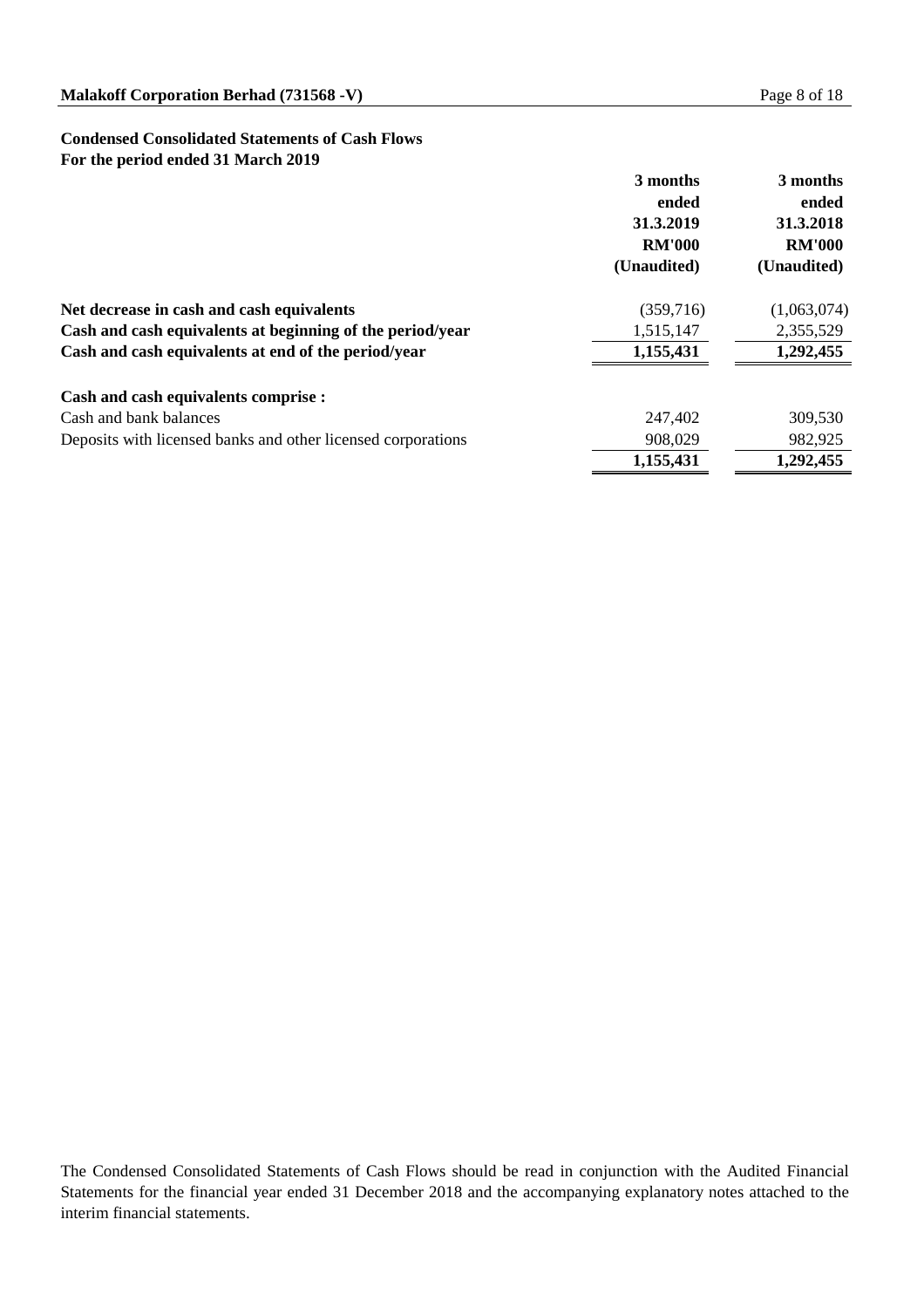# **Notes to the interim financial statements**

# **1. Basis of preparation**

The interim financial statements are unaudited and have been prepared in accordance with Malaysian Financial Reporting Standards ("MFRS") 134, Interim Financial Reporting and Appendix 9B (Part A) of the Listing Requirements of Bursa Malaysia Securities Berhad. The interim financial statements should be read in conjunction with the Group's annual audited financial statements for the financial year ended 31 December 2018 and the accompanying explanatory notes attached to the interim financial statements.

The audited financial statements of the Group for the financial year ended 31 December 2018 were prepared in accordance with MFRS, International Financial Reporting Standards and the requirements of the Companies Act 2016 in Malaysia.

The significant accounting policies adopted in these interim financial statements are consistent with those adopted in the annual audited financial statements for the financial year ended 31 December 2018, except the Group adopted the following MFRSs, Interpretations and Amendments to MFRSs effective for annual periods beginning on or after 1 January 2019 as follows:

- MFRS 16, *Leases*
- IC Interpretation 23, *Uncertainty over Income Tax Treatments*
- Amendments to MFRS 3, *Business Combinations (Annual Improvements to MFRS Standards 2015-2017 Cycle)*
- Amendments to MFRS 9, *Financial Instruments – Prepayment Features with Negative Compensation*
- Amendments to MFRS 11, *Joint Arrangements (Annual Improvements to MFRS Standards 2015-2017 Cycle)*
- Amendments to MFRS 112, *Income Taxes (Annual Improvements to MFRS Standards 2015- 2017 Cycle)*
- Amendments to MFRS 119, *Employee Benefits – Plan Amendment, Curtailment or Settlement*
- Amendments to MFRS 123, *Borrowing Costs (Annual Improvements to MFRS Standards 2015-2017 Cycle)*
- Amendments to MFRS 128, *Investments in Associates and Joint Ventures – Long-term Interests in Associates and Joint Ventures*

The adoption of the above did not have any material impact on the financial statements of the Group, except as mentioned below:

# MFRS 16, *Leases*

MFRS 16 replaces the guidance in MFRS 117, *Leases*, IC Interpretation 4, *Determining whether an Arrangement contains a Lease*, IC Interpretation 115, *Operating Leases – Incentives* and IC Interpretation 127, *Evaluating the Substance of Transactions Involving the Legal Form of a Lease*.

MFRS 16 introduces a single, on-balance sheet lease accounting model for lessees. A lessee recognises a right-of-use asset representing its right to use the underlying asset and a lease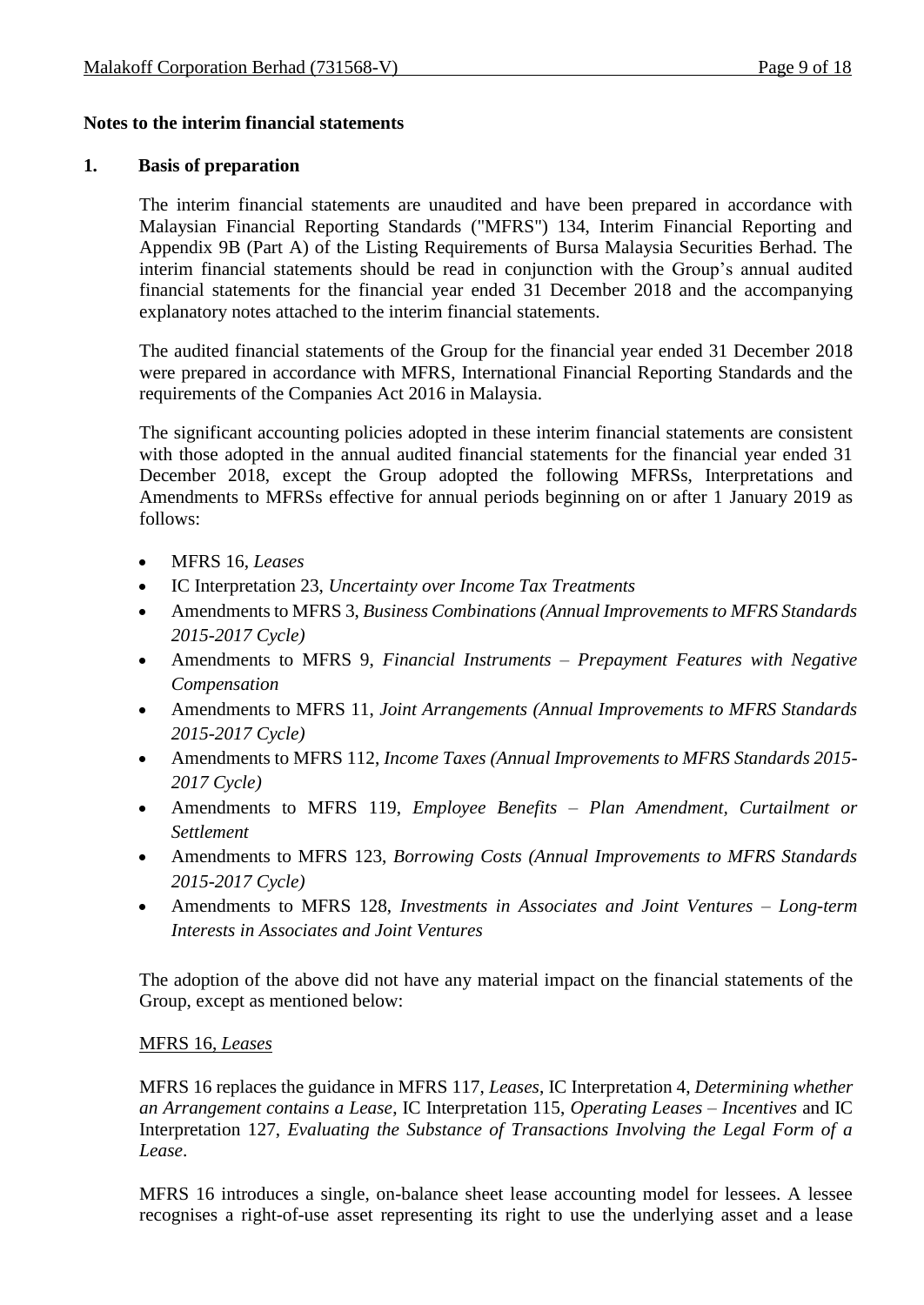liability representing its obligations to make lease payments. There are recognition exemptions for short-term leases and leases of low-value items. Lessor accounting remains similar to the current standard which continues to be classified as finance or operating lease.

The Group has applied the simplified transitional approach on the initial application date of 1 January 2019 and did not restate comparative amounts for the period prior to first adoption. Right-of-use assets were measured on transition as if the new rules had always been applied.

The impact on the Group's statement of financial position as at 1 January 2019 are as follows:

|                                | As previously | <b>Effects of MFRS</b> |             |
|--------------------------------|---------------|------------------------|-------------|
|                                | stated        | 16 adoption            | As restated |
|                                | RM'000        | RM'000                 | RM'000      |
| <b>Non-current assets</b>      |               |                        |             |
| Property, plant and equipment  | 13,443,183    | 72,950                 | 13,516,133  |
| Prepaid lease payments         | 59,094        | (59,094)               |             |
| <b>Non-current liabilities</b> |               |                        |             |
| Lease liabilities              |               | (14,051)               | (14,051)    |
| <b>Equity</b>                  |               |                        |             |
| <b>Accumulated losses</b>      | (82, 425)     | 195                    | (82, 620)   |

### **2. Audit qualification**

The report of the auditors on the Group's financial statements for the financial year ended 31 December 2018 was not subject to any qualification.

### **3. Seasonal or cyclical factors**

The Group's operations have not been affected by seasonal or cyclical factors.

### **4. Unusual items**

There was no unusual item affecting assets, liabilities, equity, net income or cash flows of the Group during the current quarter under review because of its nature, size and incidence.

# **5. Changes in estimates**

There was no material change in financial estimates that could materially affect the current interim results.

# **6. Debt and equity securities**

There was no issuance, cancellation, repurchase, resale and repayment of debt and equity securities during the current quarter except for the following:

- i) Repayment of Tanjung Bin Energy Issuer Berhad's Sukuk Murabahah of RM30.0 million on 15 March 2019.
- ii) Repurchased a total of 369,700 ordinary shares from the open market for a total consideration of RM295,560 at an average cost of RM0.80 per share. The repurchase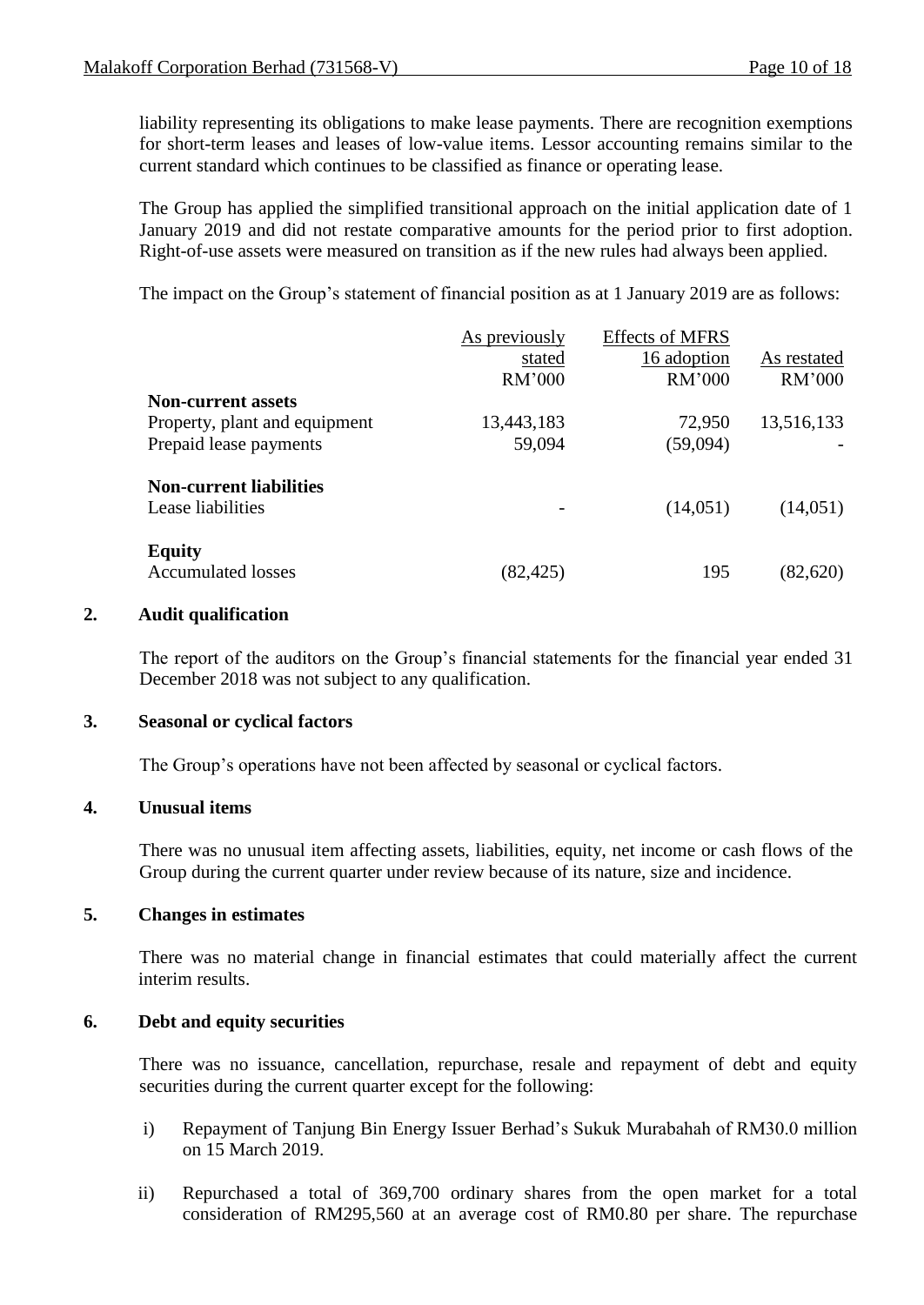transactions were financed by internally generated funds. The repurchased shares are held as treasury shares in accordance with the requirement of Section 127 of the Companies Act 2016. As at 31 March 2019, the total number of treasury shares held is 2.24% of the total paid up share capital of the Company.

# **7. Dividends paid**

There was no dividend paid during the current quarter ended 31 March 2019.

### **8. Segment reporting**

The Group's segmental reporting for the financial period ended 31 March 2019 is as follows:

|                              | Local<br><b>RM'000</b> | Foreign<br><b>RM'000</b> | <b>Elimination</b><br><b>RM'000</b> | <b>Total</b><br><b>RM'000</b> |
|------------------------------|------------------------|--------------------------|-------------------------------------|-------------------------------|
| Revenue from external        |                        |                          |                                     |                               |
| customers                    | 1,966,908              | 40,437                   |                                     | 2,007,345                     |
| Inter-segment revenue        | 191,327                | $\overline{\phantom{a}}$ | (191, 327)                          |                               |
| <b>Total segment revenue</b> | 2,158,235              | 40,437                   | (191, 327)                          | 2,007,345                     |
|                              |                        |                          |                                     |                               |
| <b>Profit after tax</b>      | 76,904                 | 6,309                    | (3,595)                             | 79,618                        |

The Group's segmental reporting for the corresponding financial period ended 31 March 2018 is as follows:

|                                           | Local<br><b>RM'000</b> | Foreign<br><b>RM'000</b> | <b>Elimination</b><br><b>RM'000</b> | <b>Total</b><br><b>RM'000</b> |
|-------------------------------------------|------------------------|--------------------------|-------------------------------------|-------------------------------|
| Revenue from external<br><b>customers</b> | 1,561,876              | 42,358                   | $\overline{\phantom{a}}$            | 1,604,234                     |
| Inter-segment revenue                     | 201,206                | 1,359                    | (202, 565)                          |                               |
| <b>Total segment revenue</b>              | 1,763,082              | 43,717                   | (202, 565)                          | 1,604,234                     |
| <b>Profit after tax</b>                   | 90,470                 | 8,987                    | (32,086)                            | 67,371                        |

# **9. Property, plant and equipment**

There was no valuation of property, plant and equipment during the current quarter ended 31 March 2019 except for the amounts carried forward pertaining to certain Group properties that had been revalued in the past.

### **10. Material events subsequent to the end of current interim period**

On 18 April 2019, Green Biogas Sdn. Bhd. ("GBSB"), a subsidiary of the Company, entered into the Renewal Energy Power Purchase Agreement ("REPPA") as the Feed-in Approval Holder. GBSB has participated in a competitive Feed-in Tariff ("FiT") e-bidding exercise and submitted its bid for the 2.4MW Sungai Kachur Biogas Power Plant located in Kota Tinggi, Johor ("Project") on 30 November 2018. The Government of Malaysia, through Sustainable Energy Development Authority Malaysia ("SEDA"), had on 29 January 2019 announced that it had accepted GBSB's bid as one of the successful bidders.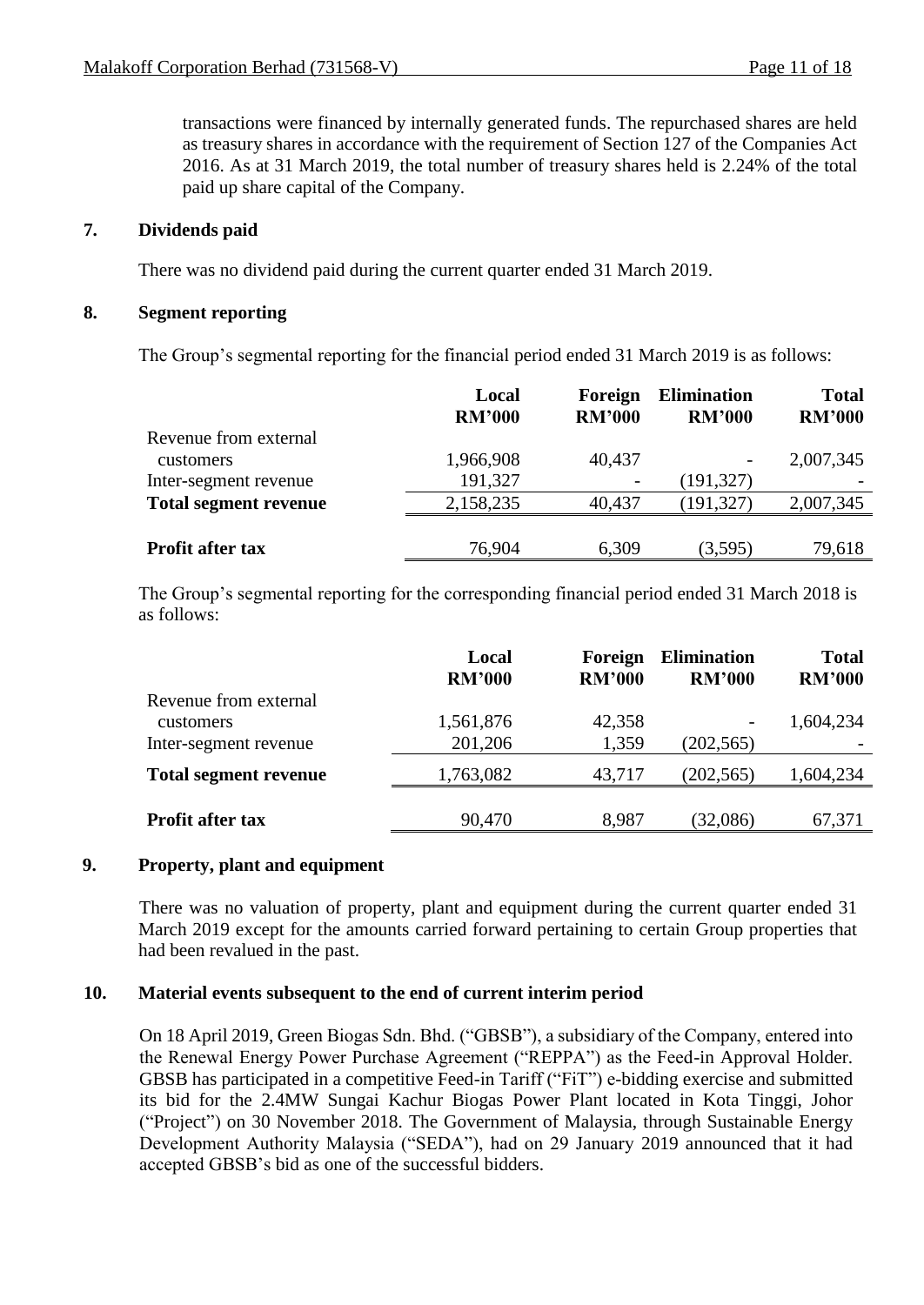Pursuant to the above and as required by SEDA, GBSB has entered into the REPPA with Tenaga Nasional Berhad for the sale of energy generated from the Project to TNB for a period of 21 years.

The REPPA regulates and governs the rights and obligations of TNB and GBSB in relation to the Project.

The Project is expected to have no material impact on the earnings and net assets of the Group for the financial year ended 31 December 2019.

# **11. Changes in composition of the Group**

There was no change in the composition of the Group during the current quarter ended 31 March 2019.

# **12. Changes in contingent liabilities or contingent assets**

There was no change in contingent liabilities or contingent assets since the last audited financial statements for the financial year ended 31 December 2018 except for the following bank guarantees issued to third parties:

|                          | 31.3.2019<br>RM'mil | 31.12.2018<br>RM'mil |
|--------------------------|---------------------|----------------------|
| Company and subsidiaries | 582.6               | 423.5                |

These guarantees mainly consist of performance bonds and security deposits for projects.

### **13. Capital commitments**

Capital commitments of the Group not provided for in the interim financial report are as follows:

|     | Property, plant and equipment:                          | 31.3.2019<br>RM'mil | 31.12.2018<br>RM'mil |
|-----|---------------------------------------------------------|---------------------|----------------------|
|     | Authorised and contracted for                           | 76.8                | 83.6                 |
|     | Authorised but not contracted for                       | 210.2               | 245.9                |
|     |                                                         | 287.0               | 329.5                |
| 14. | <b>Related party transactions</b>                       |                     |                      |
|     |                                                         | 31.3.2019           | 31.3.2018            |
|     |                                                         | RM'mil              | RM'mil               |
|     | Associated company:                                     |                     |                      |
|     | Interest income on unsecured<br>subordinated loan notes | 8.3                 | 99                   |
|     |                                                         |                     |                      |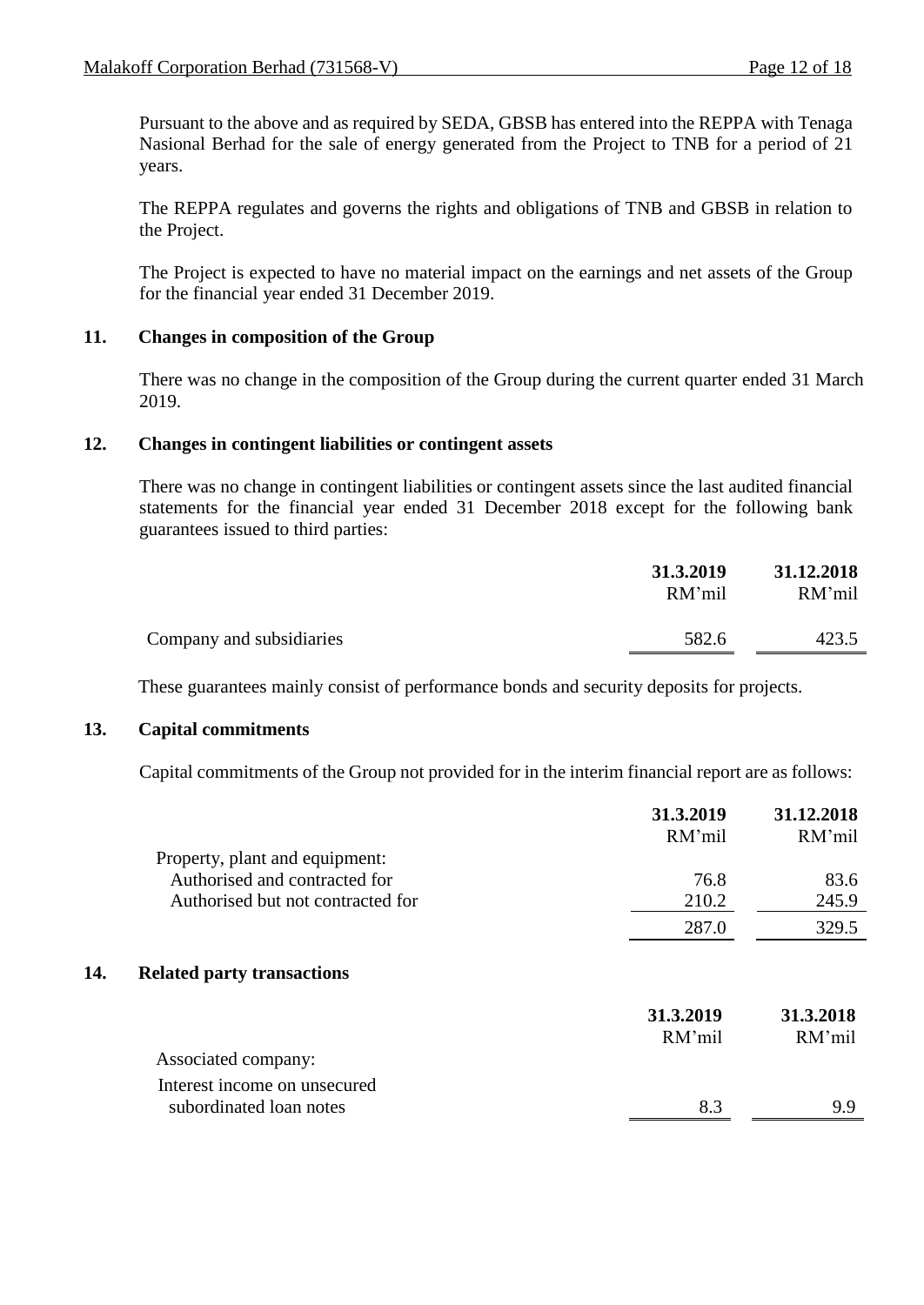# **Additional information required by the Bursa Securities Listing Requirements**

#### **15. Review of performance**

### **Quarter 1, 2019 vs Quarter 1, 2018**

For the quarter ended 31 March 2019, the Group recorded RM2,007.3 million in revenue, a 25.1% increase from RM1,604.2 million reported in the corresponding quarter ended 31 March 2018, primarily due to higher energy payment recorded from Tanjung Bin Power Sdn. Bhd. ("TBP") and Tanjung Bin Energy Sdn. Bhd. ("TBE") coal plants on the back of higher applicable coal price.

Correspondingly, the Group recorded higher profit before taxation of RM131.4 million compared with RM97.0 million reported in corresponding quarter ended 31 March 2018, primarily attributed to improved contribution from TBE coal plant as there was no unplanned plant outage occurrence during the current quarter under review coupled with lower net finance costs. However, these were partially offset by higher operation and maintenance costs.

#### **16. Variation of results against immediate preceding quarter**

#### **Quarter 1, 2019 vs Quarter 4, 2018**

The Group recorded lower profit before taxation of RM131.4 million in the current quarter compared with RM156.5 million in the immediate preceding quarter, primarily attributed to higher operation and maintenance costs largely with respect to TBP's scheduled outage works and lower contributions from associates investments. This was partially moderated by improved contribution from TBE coal plant.

### **17. Current prospects**

Power demand growth is expected to be sustained in 2019 driven by industrial and domestic segments, supported by the Government's continued commitment towards renewable energy ("RE").

The Group continues to prioritise the reliability and efficiency of its assets, especially the Tanjung Bin Energy ("TBE") power plant. The plant is currently undergoing a 70-day scheduled outage (31 Mar 2019 – 9 Jun 2019) for rectification and maintenance work. Upon completion, the TBE plant is expected to be more resilient going forward.

The Group expects to expand its RE business portfolio through strategic partnerships. The recent 21-year RE Power Purchase Agreement ("REPPA") entered between Green Biogass Sdn. Bhd. ("GBSB") with TNB for the proposed 2.4MW biogas power plant in Kota Tinggi, Johor will accelerate the Group's expansion into the RE segment.

The improved Net Energy Metering policy enables the Group to aggressively explore rooftop solar installation projects whilst the acquisition of Alam Flora Sdn. Bhd. which is expected to complete by end of 2019, enables the Group to expand into high potential waste and environmental related services.

Based on the foregoing, the Group expects performance to remain satisfactory for the financial year ending 31 December 2019.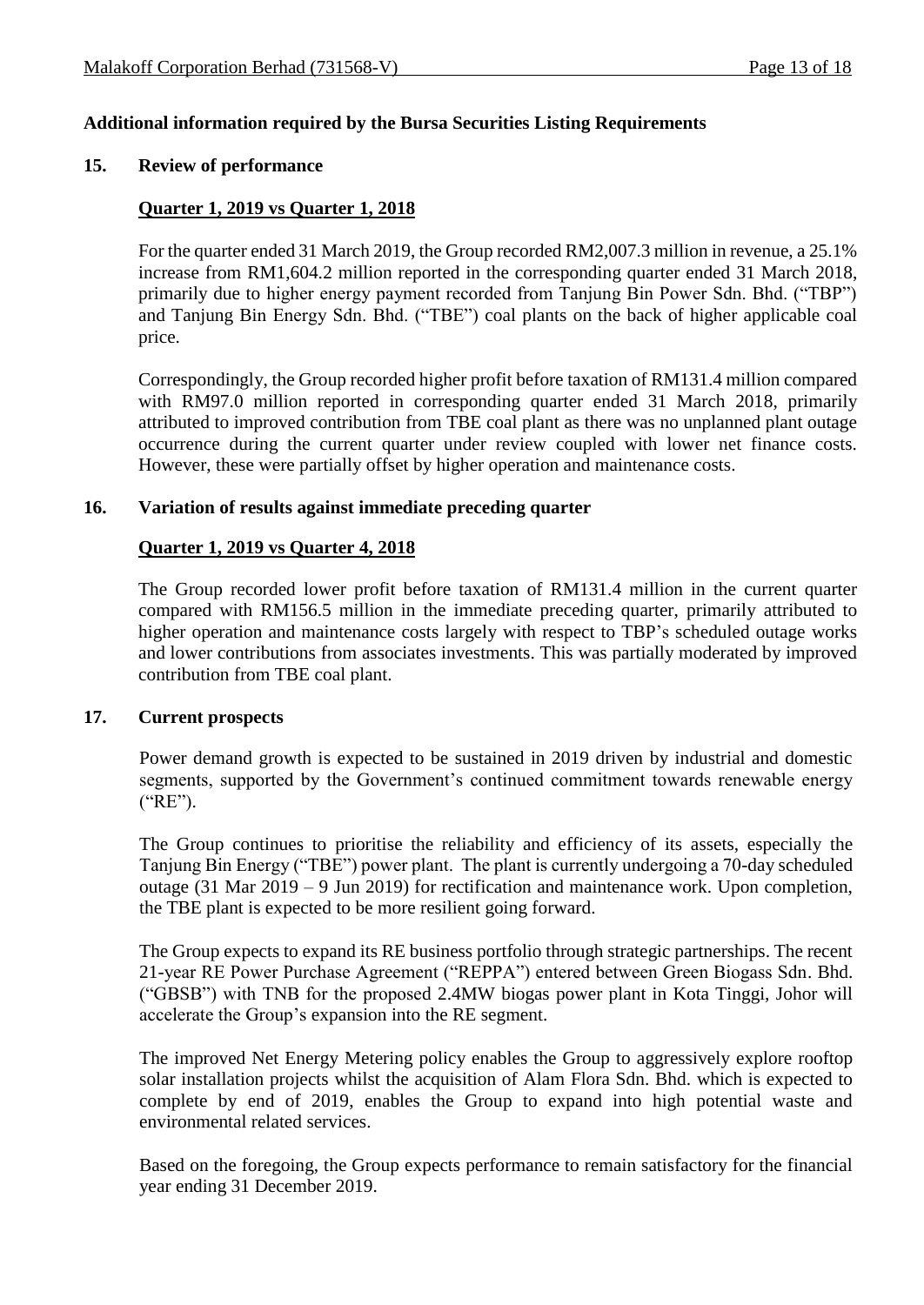# **18. Profit before tax**

Profit before tax is stated after (crediting)/charging the following items:

|                                       | 3 months<br>ended<br>31.3.2019<br>RM'mil | 3 months<br>ended<br>31.3.2018<br>RM'mil | <b>Cumulative</b><br>3 months<br>ended<br>31.3.2019<br>RM'mil | <b>Cumulative</b><br>3 months<br>ended<br>31.3.2018<br>RM'mil |
|---------------------------------------|------------------------------------------|------------------------------------------|---------------------------------------------------------------|---------------------------------------------------------------|
| Finance income                        | (60.0)                                   | (59.6)                                   | (60.0)                                                        | (59.6)                                                        |
| Finance costs                         | 235.6                                    | 248.4                                    | 235.6                                                         | 248.4                                                         |
| Depreciation                          | 208.4                                    | 206.5                                    | 208.4                                                         | 206.5                                                         |
| Amortisation of<br>intangibles assets | 70.6                                     | 70.6                                     | 70.6                                                          | 70.6                                                          |
| Net foreign<br>exchange $loss/(gain)$ | 0.2                                      | (0.1)                                    | 0.2                                                           | (0.1)                                                         |

## **19. Profit forecast or profit guarantee**

The Group did not issue any profit forecast or profit guarantee for the current quarter.

### **20. Tax expense**

|                      | 3 months<br>ended<br>31.3.2019<br>RM'mil | 3 months<br>ended<br>31.3.2018<br>RM'mil | <b>Cumulative</b><br>3 months<br>ended<br>31.3.2019<br>RM'mil | <b>Cumulative</b><br>3 months<br>ended<br>31.3.2018<br>RM'mil |
|----------------------|------------------------------------------|------------------------------------------|---------------------------------------------------------------|---------------------------------------------------------------|
| Current tax expense  | 117.1                                    | 106.4                                    | 117.1                                                         | 106.4                                                         |
| Deferred tax expense | (65.3)                                   | (76.7)                                   | (65.3)                                                        | (76.7)                                                        |
| Total tax expense    | 51.8                                     | 29.7                                     | 51.8                                                          | 29.7                                                          |

The Group's effective tax rates for the current period were higher than the statutory income tax rate due to certain expenses not deductible for tax purposes.

### **21. Status of corporate proposals announced**

#### i) Memorandum of Understanding ("MOU") with Touch Meccanica Sdn. Bhd. ("TMSB")

The Company and TMSB ("the Parties") are currently initiating full feasibility study at one of the potential sites and is targeted to be completed by end of August 2019. Subject to the outcome of the feasibility study, the Parties will then submit Feed-in Tariff application to Sustainable Energy Development Authority (SEDA).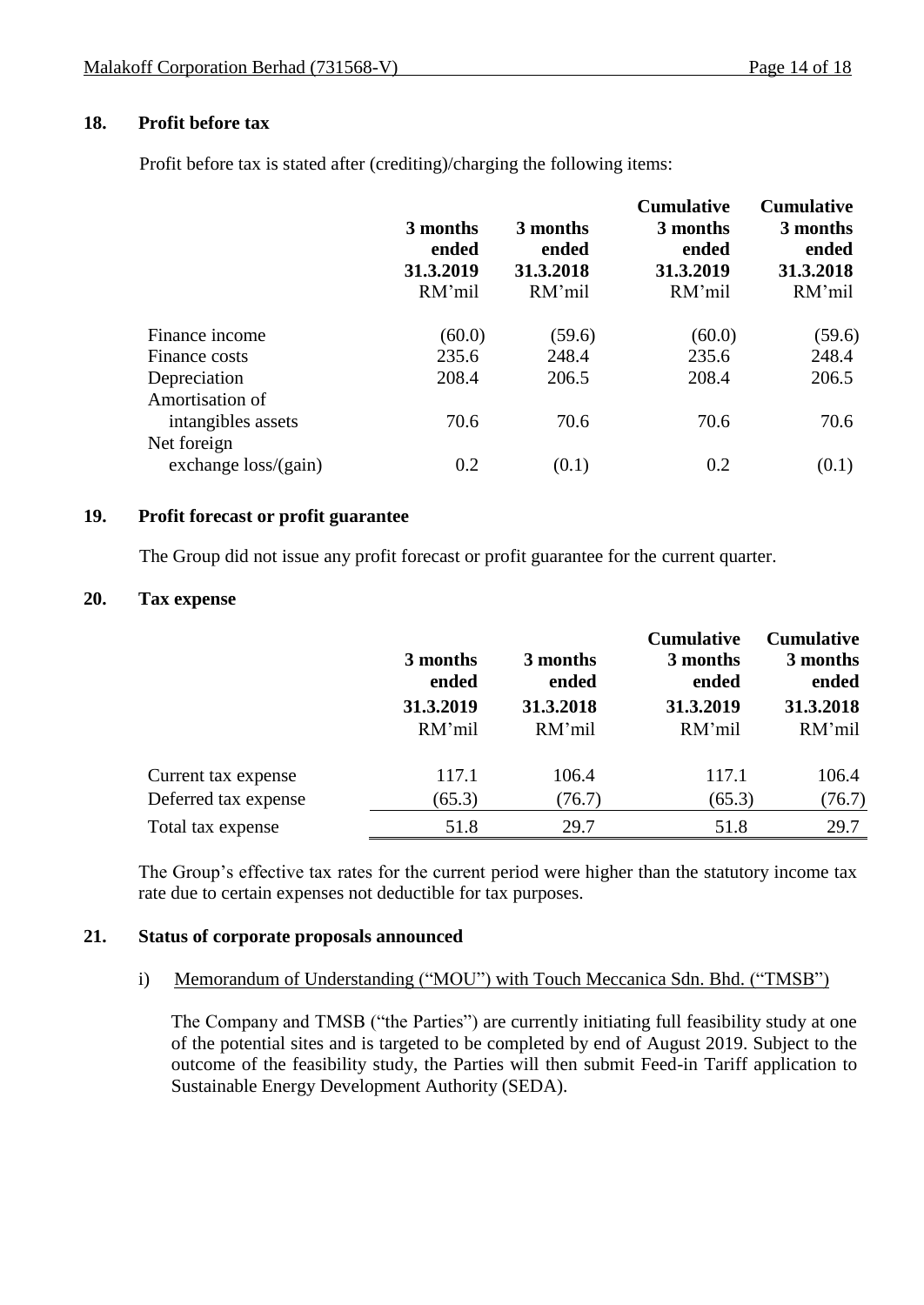ii) Proposed acquisition of 97.37% equity interest in Alam Flora Sdn. Bhd. ("Alam Flora") by Tunas Pancar Sdn. Bhd. ("TPSB")

On 1 August 2018, TPSB, a wholly-owned subsidiary of the Company entered into a conditional share sale agreement with HICOM Holdings Berhad ("HICOM Holdings" or "Vendor"), a wholly-owned subsidiary of DRB-HICOM Berhad for the acquisition of 74,000,000 ordinary shares in Alam Flora, representing 97.37% of its equity interest for a total cash consideration of RM944,610,000 ("Proposed Acquisition" or "SSA").

The Purchase Consideration for the Proposed Acquisition shall be satisfied in cash whereby TPSB:

- (a) upon execution of the SSA, TPSB paid a sum of RM18,892,200 equivalent to 2% of the Purchase Consideration, being the deposit and part payment of the Purchase Consideration, to the Vendor's solicitors as stakeholders; and
- (b) the balance of the Purchase Consideration of RM925,717,800 shall be paid by TPSB to the Vendor on completion of the Proposed Acquisition.

The Proposed Acquisition had been approved by the shareholders of the Company during Extraordinary General Meeting held on 2 October 2018.

On 31 January 2019, TPSB and HICOM Holdings have mutually agreed to extend the Cut-Off Date (as defined therein in the SSA) for a further period of six (6) months until 31 July 2019 in order to fulfil the conditions precedent of the SSA.

iii) Share buyback

The Company had during its 13th Annual General Meeting held on 25 April 2019, obtained shareholders' approval for the renewal of share buy-back authority to purchase the Company's own shares of up to 10% of the total number of issued shares subject to Section 127 of the Act and any prevailing laws, rules, regulations, orders, guidelines and requirements issued by the relevant authorities.

# **22. Borrowings**

|                                       | 31.3.2019<br>RM'mil | 31.12.2018<br>RM'mil |
|---------------------------------------|---------------------|----------------------|
| Current                               |                     |                      |
| Secured<br>$\overline{\phantom{a}}$   | 1,902.3             | 1,885.3              |
| Non-current                           |                     |                      |
| Secured<br>$\overline{\phantom{a}}$   | 13,133.8            | 13,285.1             |
| Unsecured<br>$\overline{\phantom{a}}$ | 30.0                | 30.0                 |
|                                       | 13,163.8            | 13,315.1             |
|                                       |                     |                      |
|                                       | 15,066.1            | 15,200.4             |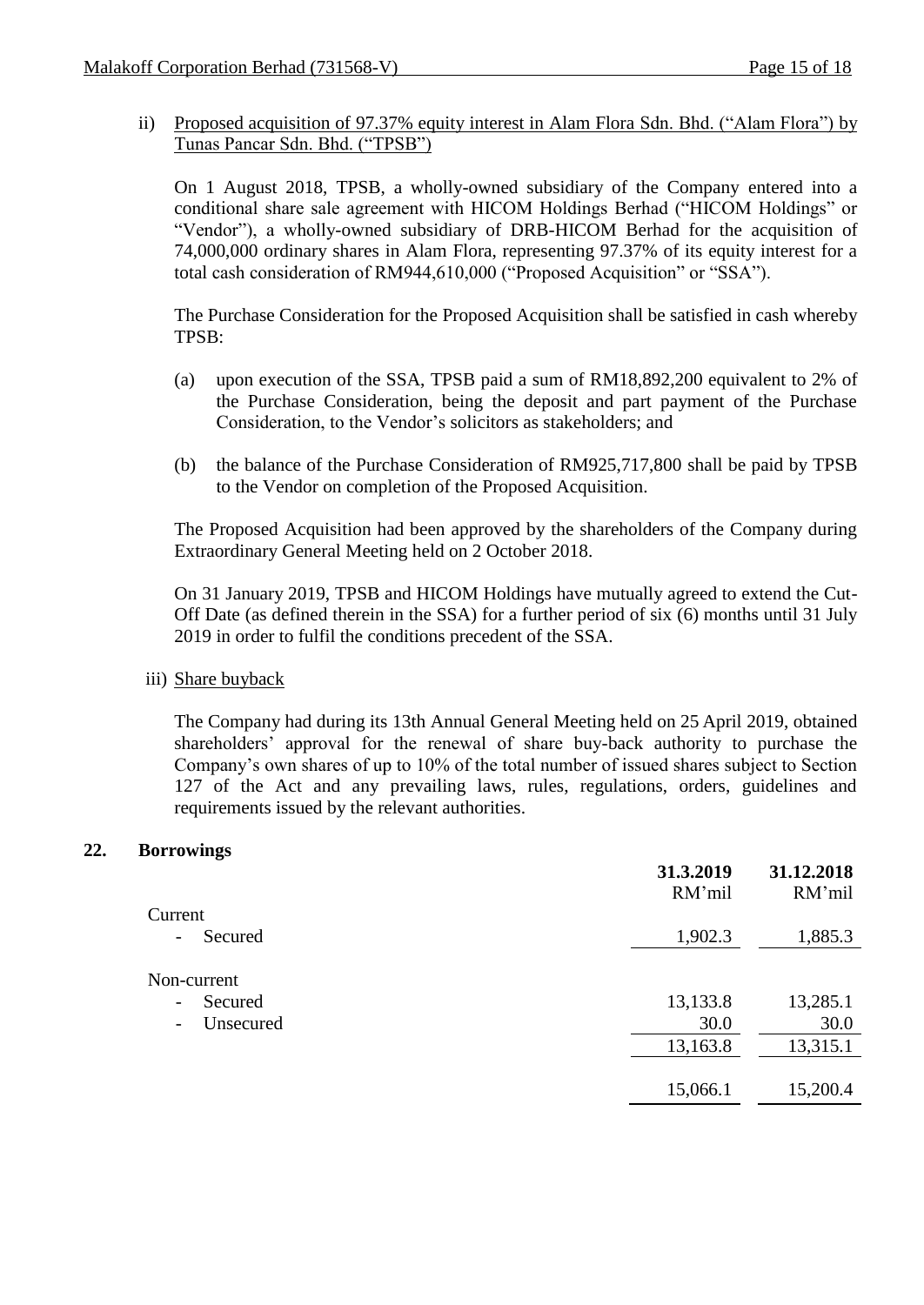The breakdown of Group borrowings by currency is as follows:

|                            | 31.3.2019<br>RM'mil | 31.12.2018<br>RM'mil |
|----------------------------|---------------------|----------------------|
| <b>Functional currency</b> |                     |                      |
| RM                         | 12,950.8            | 13,059.0             |
| AUD                        | 1,804.9             | 1,827.1              |
| <b>USD</b>                 | 310.4               | 314.3                |
|                            | 15,066.1            | 15,200.4             |

### **23. Changes in material litigation**

*i) Proceedings by the Public Prosecutor of Algeria against Almiyah Attilemcania SpA ("AAS")*

On 4 September 2014, a joint venture of the Group, AAS, was charged in the Court of Ghazouet in the district of Tlemcen, Algeria, for an alleged breach of foreign exchange regulations concerning a sum of USD26.9 million. The Group holds an indirect effective interest of 35.7% in AAS via Tlemcen Desalination Investment Company SAS ("TDIC"), an indirect subsidiary of Malakoff International Limited.

In 2009, it was discovered that there was a considerable gap between the value of the delivered equipment received as per the invoices declared to the customs and the value of the milestone payments made by AAS to the supplier cum contractor ("Invoice Gap"). AAS wrote to the supplier cum contractor requesting for clarification as they are responsible to resolve tax and customs issues. The Invoice Gap however was not resolved by the supplier cum contractor and the Algerian Customs then initiated investigations and thereafter a charge was filed against AAS in respect of repression of foreign exchange regulations.

The Court had on 24 December 2014 convicted AAS and had subsequently imposed a penalty of DZD3,929,038,151 (approximately RM148.3 million at the exchange rate of RM1: DZD26.5) ("Penalty"). The Group's liability arising from the Penalty, in proportion to the Group's 35.7% effective interest in AAS via TDIC, which may impact the profit of the Group, amounts to DZD1,402,666,620 (approximately RM52.9 million). The Court of Appeal upheld the decision and the Penalty imposed by the Court on 2 March 2016.

Notwithstanding the decision of the Court, AAS has been advised by its solicitor, Maitre Hadjer Becha, an attorney admitted to the Algerian Supreme Court, that the Penalty would not be enforced until the exhaustion of all rights to appeal by AAS in respect of the proceedings.

AAS' solicitors had filed an appeal at the Supreme Court on 17 June 2016 and subsequently submitted the grounds of appeal on 9 August 2016. The Supreme Court has yet to deliver any decision on the appeal.

In 2016, the Group's carrying amount of investment in AAS has been fully provided in respect of the foregoing. Notwithstanding this, AAS will continue with the appeal until the exhaustion of all rights.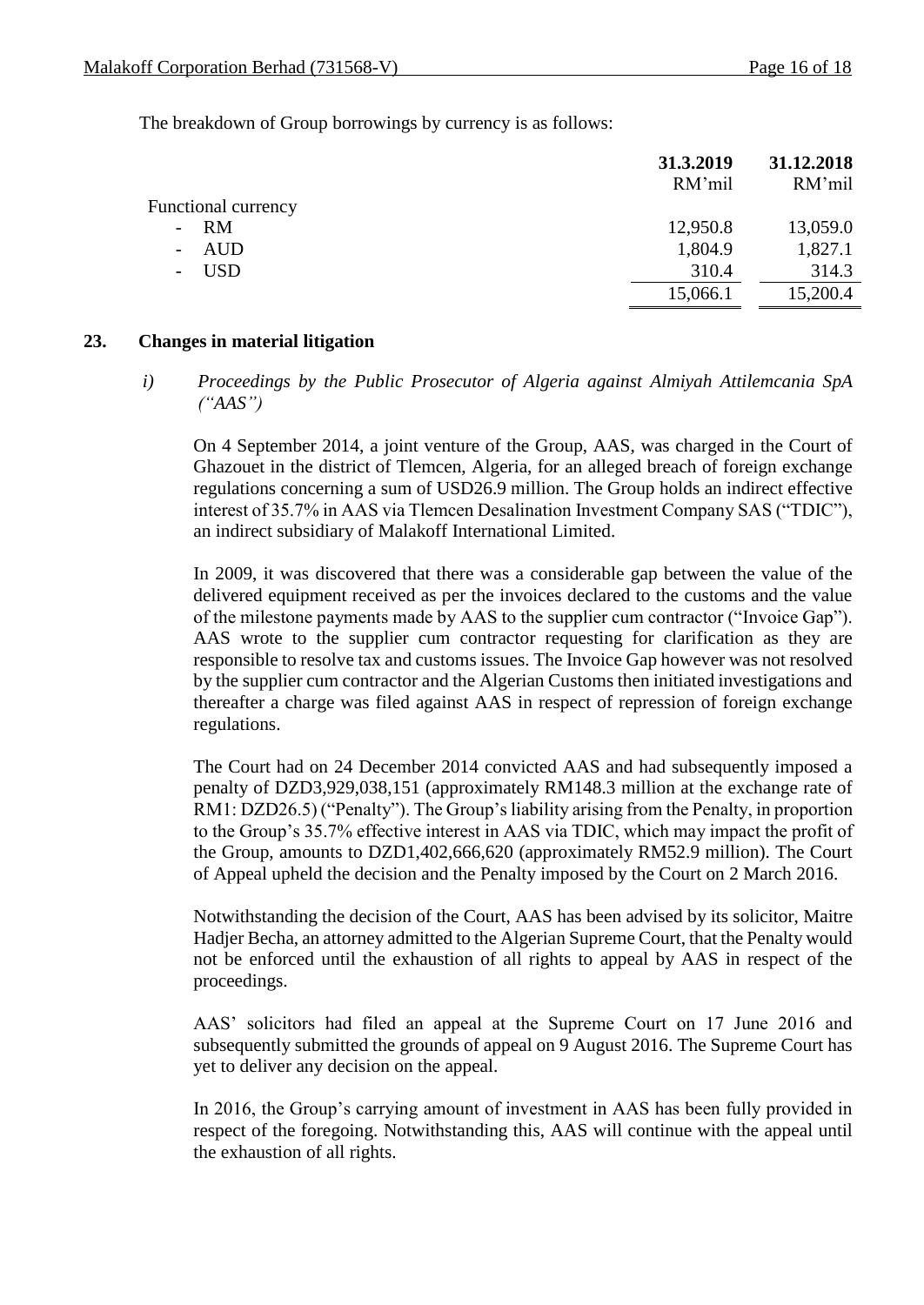*ii) Request for Arbitration under International Chamber of Commerce International Court of Arbitration ("ICC") filed by Algerian Energy Company SPA ("AEC" or "Claimant") against (1) Tlemcen Desalination Investment Company SAS ("TDIC"), (2) Hyflux Limited ("Hyflux") and (3) Malakoff Corporation Berhad ("MCB" or "Company") in relation to the Souk Tleta seawater desalination plant in the district of Tlemcen, Algeria ("Plant")*

On 19 March 2019, AEC had filed a Request for Arbitration ("Request") at ICC, Paris, against TDIC, Hyflux and MCB (collectively referred to as "Respondents") in relation to the Water Purchase Agreement dated 9 December 2007, Framework Agreement of December 2007 ("FA"), Joint Venture Agreement dated 28 March 2007 ("JVA") and Dispute Resolution Protocol dated 9 December 2007 ("DRP") (collectively referred to as "Contract Documents").

In the Request, the Claimant has alleged, amongst others, that the Respondents:

- a) are liable for breaches and negligence in the design, operation and maintenance of the Plant; and
- b) wrongly objected to the termination of the WPA, transfer of shares to AEC and carrying out of technical audit under the FA.

In this regard, the reliefs sought by the Claimant from the arbitral tribunal include, inter alia:

- a) a declaration that the Respondents have breached their contractual obligations under the contracts between the parties, in particular the Contract Documents;
- b) an order that the WPA was validly terminated for events of default;
- c) an order for TDIC to transfer its shares in Almiyah Attilemcania SpA ("AAS"), the project company, to AEC at the price of 1 Algerian Dinar;
- d) an order for the Respondents to indemnify AEC for damages incurred as a result of their breaches, estimated on an interim basis at 80 Million Euro;
- e) an order for the Respondents to pay all the costs for the Plant rehabilitation to be completed by a third party to be selected by AEC; and
- f) an order for the Respondents to guarantee the payment or reimburse the fine of 3,929 million Algerian Dinar (imposed on AAS by Algerian courts and currently pending outcome of AAS' appeal at Algerian Supreme Court).

MCB has appointed international arbitration lawyers in Paris and Kuala Lumpur to advise on the Request and take the necessary steps to defend its position and vigorously challenge AEC's claims in the ICC arbitration, and possibly counterclaim against AEC.

The Request is not expected to have any operational impact to MCB Group. The financial impact, if any, of the Request, cannot be determined with finality at this juncture as the claims are still being reviewed by MCB's lawyers.